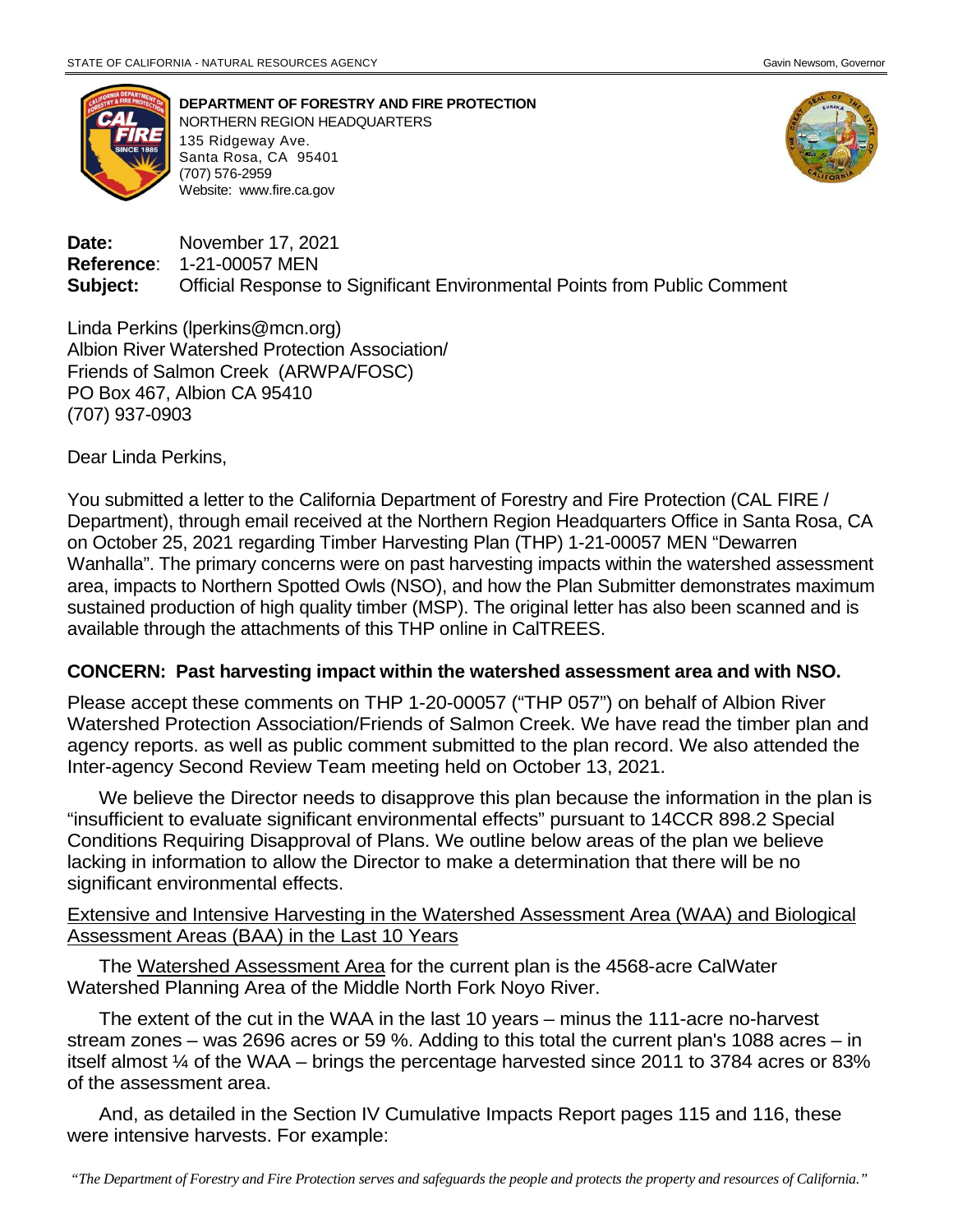**THP 1-11-014**: This was a 425-acre plan. The 293-acre alternative prescription (seed tree removal, commercial thin) method reduced the conifer square feet of basal area/acre from 120 to 41, a removal of 2/3 of the basal area. (THP, page 123). The volume/acre in board feet went from 7,000 to 3,000, a 58% removal. (page 120)

The 114-acre variable retention method reduced the conifer basal area from 301 square feet to 103 square feet, a removal of 2/3. (Pages 131-133) The volume/acre went from 6000 to 1000 board feet, an 83% removal.

The 18 acres of the transition method removed 6000 board feet of the 12,000 board feet, that is, ½ of the volume. The basal area was reduced from 90 to 50, a 45% removal. (Page 120)

Significantly, the entire timber harvest area plan had been suitable habitat for the northern spotted owl and post-harvest all of the plan became non-suitable habitat except for 2 of the 425 acres!

**THP 1-11-124** On this plan 606 acres were proposed for harvest. The approximately 550 acres of seed tree removal were taken down to a minimum of 15 square feet of basal area. The variable retention areas went from 65 to 5 square feet of basal area. The rehabiliation area retained 5 square feet of basal area per acre. (THP, section 3, item 14) At that point in time, in 2011, northern spotted owl activity center MD 120 had no nesting/roosting habitat within .7 miles.

**THP 1-15-123** This plan was 659 acres. The transition method covered 417 acres, removed half of the board foot volume (from 6.4 to 3.2 thousand board feet) and half of the conifer basal area per acre (from 101 to 50 sq. ft. of basal area). The 242- acres of variable retention (THP, section 3, Item 14) changed over two units, 76 sq ft of ba to 30 and 99 sq ft to 37. In board foot volume these went respectively, from 5.9 to 2.3 and 7.1 to 2.6 thousand board feet. And at this point in time, northern spotted owl MD 120 and northern spotted owl MD 121 were sharing where their .7 mile circles overlapped a scant approximately 30 acres of nesting/roosting habitat. (Section 5, pages 193-202)

Now, the current 1088-acre plan, THP 1-21-00057 is proposing similar intensive harvests. The 693 acres of group selection go from a current 160 square feet of basal area to 75 square feet of basal area. The variable retention units remove 2/3 of the basal area.

Please explain how these types of intensive harvest covering 83% of the watershed assessment area have not had adverse cumulative effects, particularly to northern spotted owl habitat.

**RESPONSE:** This THP has gone through a multi-agency review team assessment to determine conformance with the California rules and regulations for forest practice. It was determined to be accurate, complete and in proper order pursuant to 14 CCR 924.2. This process has not demonstrated any new significant points that would warrant a recirculation of the Plan found under 14 CCR 1037.3(e), or a recommendation of nonconformance per 14 CCR 1054. There were no unmitigated special conditions requiring the disapproval of the Plan as outlined in 14 CCR 898.2.

The cumulative impacts assessment of the THP is well documented in Section IV of the Plan on pages 114-177. The CAL FIRE Inspector concluded the following in the Pre-Harvest Inspection (PHI) report on page 12: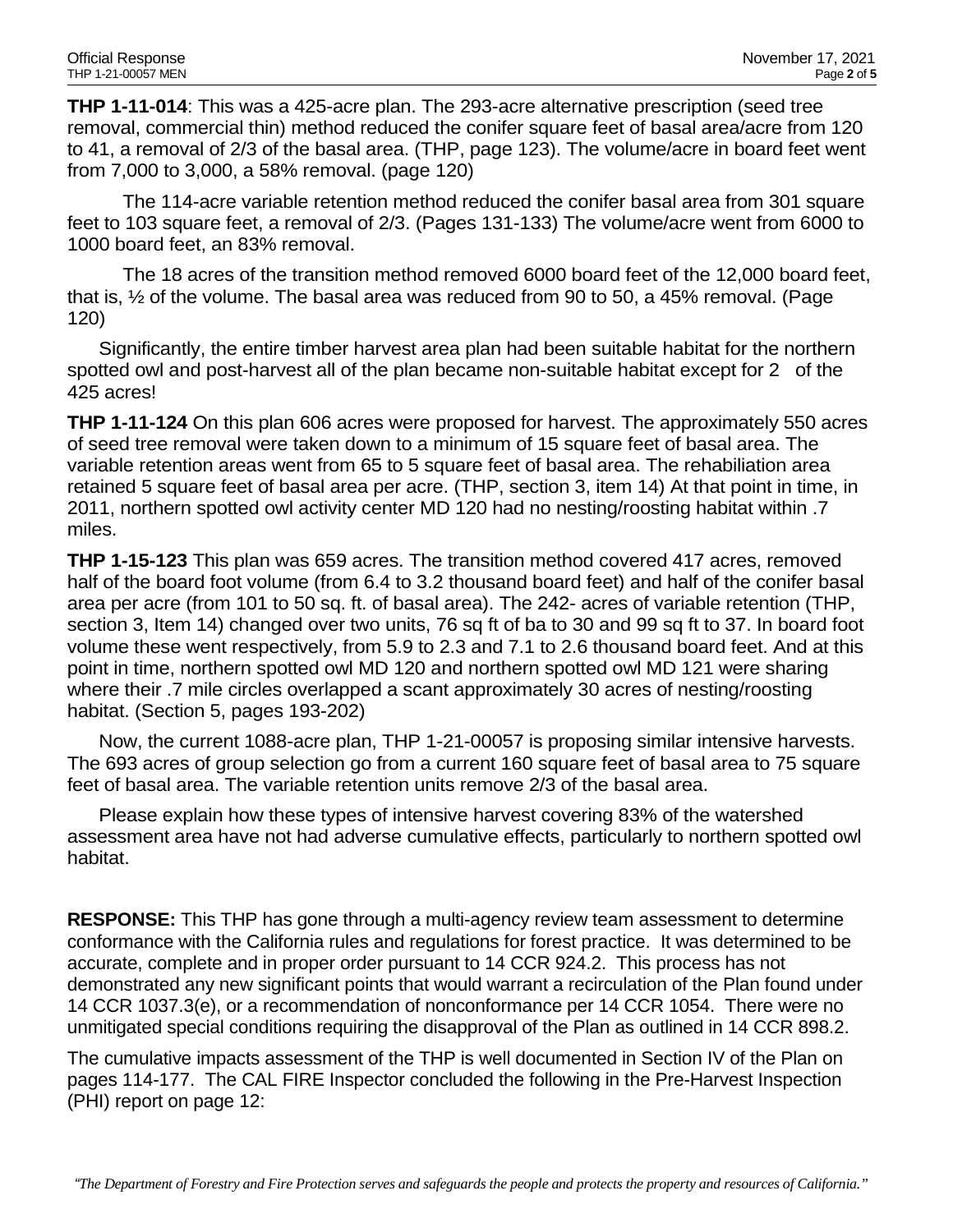*"The Cumulative impacts assessment in Section IV addresses all the subjects and requirements of 14 CCR 912.3. The discussions and analysis of conditions for the various resource subjects is reasonable based upon my work experience in the assessment areas and field review of the plan and assessment areas during the PHI. Potential impacts of the THP upon the various resource subjects has been adequately addressed and mitigated by the following: for watershed resources by items 14,16,18, 23, 24,26, and 27 and the ECP (Section V); for soil resources by items 18, 14, 23, Section V ECP and soil erosion hazard work sheet; for biological resources by items 26 and 32. Visual, traffic, cultural, climate change/greenhouse gases and wildfire risk and hazard resources have also addressed in the THP. The THP reports that the plan as proposed and mitigated, will not combine with other past, present or future operations to have a significant negative effect on the environment. The RPF's conclusion, when considered together with the findings and recommendations of this and other agency reports, is reasonable."*

The timber harvest figures stated in the concern letter are from Plans that were submitted nearly a decade ago. Forests do not exist in a vacuum and continue to grow post-harvest, unless converted to homes or agriculture. An uneven aged management regime (Selection, Transition) is not considered "intensive" harvesting as indicated in the concern. When taking this into consideration when calculating harvest intensify the current Watershed Assessment Area (WAA) prior to this proposed THP is closer to 30% of the Planning watershed over the past 10 years, and is proposing to add roughly another 5% with the current THP. A stark contrast to the 83% of the watershed as stated in the concern letter. Additionally, final completion and stocking reports for past THPs 1-11- 014 MEN and 1-15-123 MEN show several areas including Variable Retention areas that were not harvested as proposed, thus reducing the past harvest figure even further. This is also noted on page 98 of the THP under the variable retention discussion.

The Department agrees with the following statement found in the THP on page 117:

*"Most effects from timber harvesting are apparent within the first few years and taper off as revegetation occurs. These effects are also mitigated is some form of partial harvest and or cable logging is employed. The mitigations, as proposed in this THP and the improvements that have been made throughout the watershed shall reduce impacts to a level of insignificance."*

The WAA parcels are zoned Timberland Production Zone (TPZ), per the Mendocino County Planning Department. Timberland owners are allowed to participate in timber harvesting with proper state approved permits as outlined by the county district codes found under CHAPTER 20.068 - TPZ TIMBERLAND PRODUCTION ZONING DISTRICT:

*"This district is intended to be applied to areas of the County which because of their general soil types, location and timber growing capabilities are suited for and should be devoted to the growing, harvesting, and production of timber and timber related products and are taxed as such."* 

When looking at the cumulative impacts in regards of Northern Spotted Owl protection, the THP contains the required mitigation measures to protect the species. Section II Item 32 starting on page 62 of the THP contains detailed language for the protection of NSO, followed by many pages in Sections III and V providing the supporting surveys, analysis and documentation to avoid take of NSO. The Department of Fish and Wildlife was a part of the Plan review and had no unmitigated concerns for the protection of NSO. This is further supported on page 11 of the PHI report:

*"The Northern Spotted Owl (NSO) database search, habitat typing/assessment, survey results & monitoring data are provided in THP Section V. Sufficient NSO information has*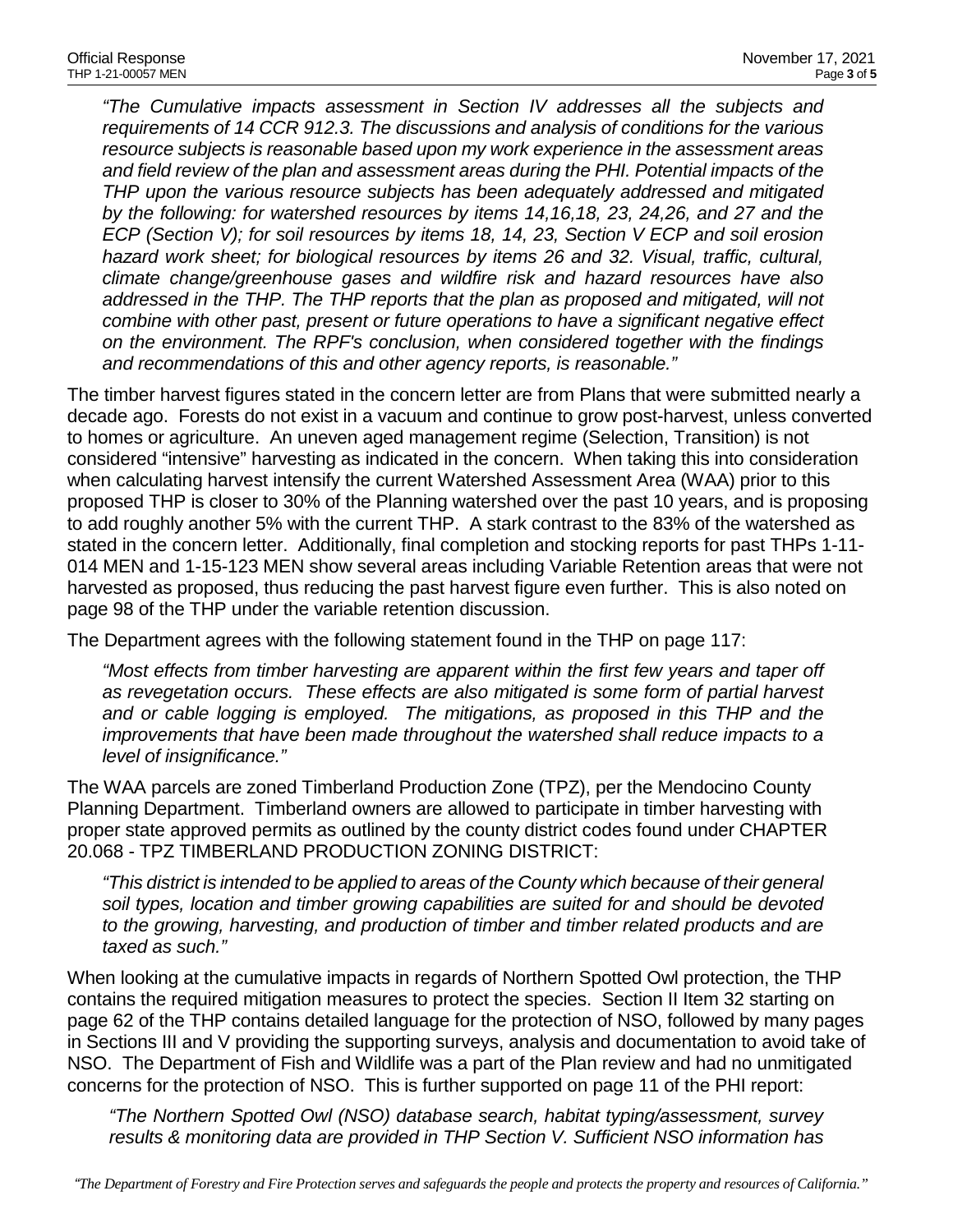*been provided for review under 14 CCR 919.9(e), Take Avoidance Scenario #4, Attachment A (11-1-19) – Coast (as updated by RPF response to CDFW 1st review question #12). Habitat typing information was reviewed and spot-checked during the PHI for accuracy. The habitat typing was consistent with descriptions provided in 14 CCR 895.1 for "Functional Nesting, Roosting & Foraging Habitat." "*

The NSO map on page 251 show activity centers MEN120 and MEN120 nearly 1.5 miles a part and not in close proximity. The habitat analysis reported that the post-harvest suitable habitat for MEN120 will be 669 acres (THP page 257) and 819 acres (THP 819) for MEN121 which are well above the minimum 500 acres as required in 14 CCR 919.9. These activity centers do not share core habitat polygons and are properly documented in the Plan.

The Department agrees with the conclusions found on page 95 of the THP:

*"This Timber Harvest Plan, as prepared and regulated by the Forest Practice Act (FPA) and the Forest Practice Rules, will not have a significant adverse environmental impact. Implementation of the measures proposed in this THP, along with responsible logging practices within the framework of the rules of the FPA, will eliminate any significant adverse effects. Mitigation measures proposed in this THP, when properly implemented, will enhance the productivity of the area while maintaining non-timber related values*."

## **CONCERN: How does the Plan demonstrate MSP**

Please explain how CALFIRE determines, by what method, that Mendocino Redwood Company is demonstrating maximum sustained production in compliance with its Optain [sic] a when the forester claims all timber stand data is based on ocular estimates.

**RESPONSE:** The Department reviews Plans and compares the submitted information in them to the requirements listed in the approved Option A to endure compliance with that agreement and conformance with the Forest Practice Rules (FPR). This THP does not state all timber stand data is only based on ocular estimates as the commenter claims. Pages 96 and 97 of the Plan specifically state above the stand tables: "*The following stand table represents the estimated stocking based on a mixture of cruise data and ocular estimates*". This is a common and accepted practice in forestry when determining growth and harvest information.

This was verified and supported during the Pre-Harvest Inspection (PHI) and found in the PHI report on page 2 under Item 10:

*"The plan consists of uneven-aged and special prescriptions including group selection (693 ac.), transition (16 ac.), rehabilitation of understocked areas (35 ac.), variable retention (272 ac.), and no harvest (72 ac.). These prescriptions appear appropriate for the timber stands observed and are applied as described in the MRC Option A. Stand tables provided for the individual prescriptions appeared accurate when compared to on the ground conditions."*

Additionally, from the PHI report the inspector concluded that the Plan contained growing stock that will be harvested in a manner which prevents significant delays in reaching or maintaining MSP per [14 CCR § 913, 933, 953(a)] and that the Plan was in compliance with the MSP requirements of 14 CCR § 913.11, 933.11, 953.11 under Option A. The Option A was approved under THP 1-07-145- MEN, June 30, 2008.

The CAL FIRE inspector concluded the following from page 3 from the PHI report:

*"Standard silvicultural systems to be applied are designed to achieve maximum sustained production of high-quality timber products per 14 CCR 913 and the MRC Option A. Based*